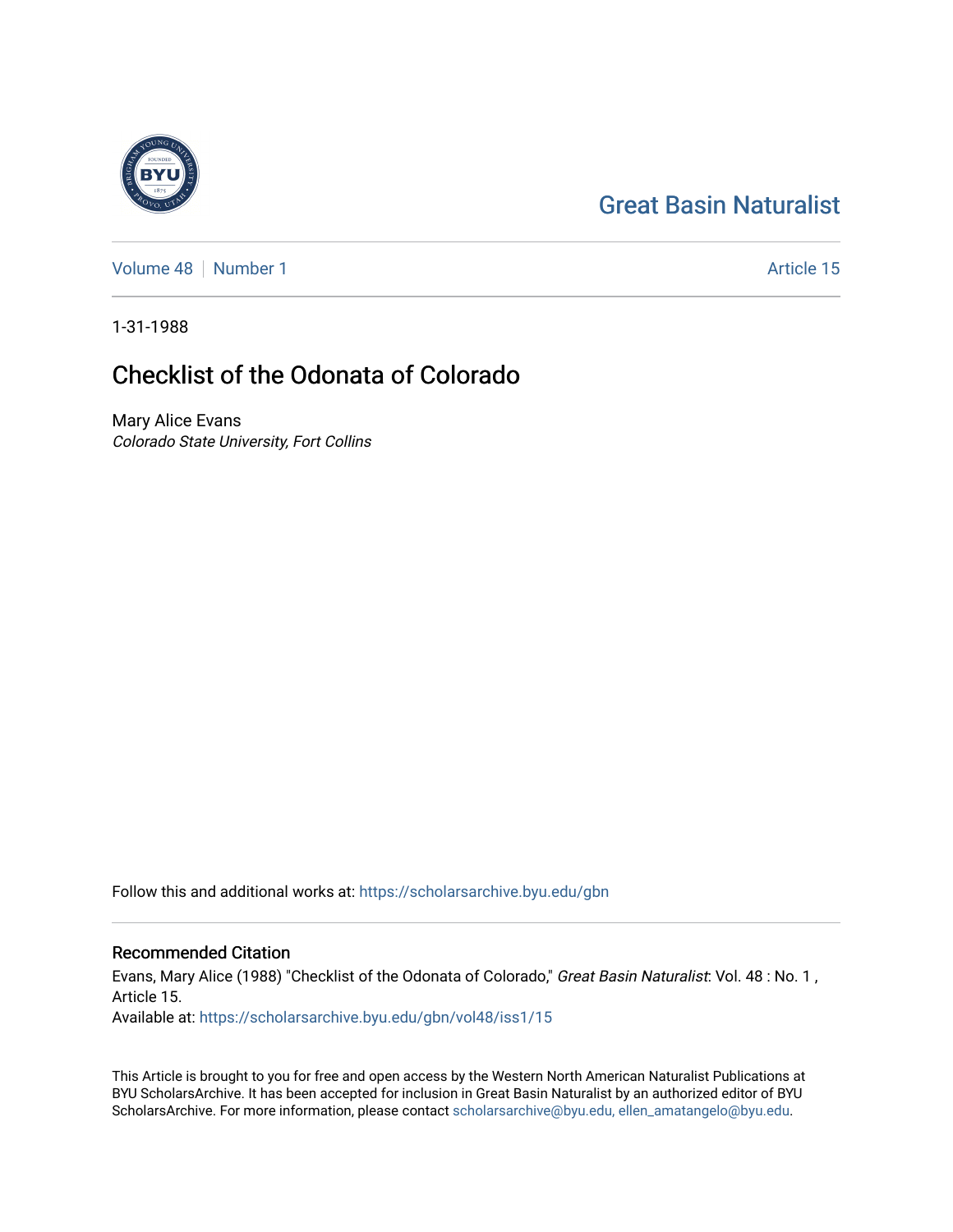### CHECKLIST OF THE ODONATA OF COLORADO

Mary Alice Evans<sup>1</sup>

Abstract.—One hundred and one species of Odonata are recorded for Colorado, including <sup>58</sup> species of Anisoptera (ofwhich 4 are new state records) and 43 Zygoptera (9 new state records). County records are indicated for each. Three major elements are recognized; predominantly eastern species occurring in the plains and mountain valleys east of the Rocky Mountains, Canadian Zone elements occurring principally above 2,440 m (8,000 ft) in the mountains, and Great Basin and western species occurring chiefly west of the mountains. The list is based primarily on the collections at Colorado State University and the University of Colorado, with additional records from the literature and from other collections.

Although various papers have been published listing Odonata from Colorado, no comprehensive checklist has been compiled. Colorado contains many different habitats, ranging from cold, wet alpine meadows to hot, dry areas that approach desert conditions, es pecially in late summer. In addition, altitudes range from <sup>a</sup> little over <sup>915</sup> m (3,000 ft) to well above  $4,270 \text{ m}$  (14,000 ft). On the accompanying map of Colorado (with the counties indi cated), <sup>I</sup> have added the Continental Divide and the approximate 1,525-m (5,000-ft) contour lines on each side of it. Colorado's fauna isenriched by the movement of eastern species into its eastern plains, Great Basin species into the western counties, and northern species down the crest of the Rocky Mountains from Canada.

Of particular interest are the Canadian Zone representatives, i.e., those found between approximately  $2,440$  m  $(8,000 \text{ ft})$  and 3,355 m (11,000 ft). Of the <sup>101</sup> species here reported from Colorado, 18 Anisoptera and 13 Zygoptera were found at 2,440 m (8,000 ft) or above. Of those found above 2,745 m (9,000 ft), 8 were dragonflies and 5 damselflies, and above 3,050 m (10,000 ft), there were <sup>5</sup> of each. Of the dragonfly genera, two contain most of the high-altitude species, namely, So matochlora and Leucorrhinia. In the genus Sympetrum, several species occur above  $2,440$  m  $(8,000 \text{ ft})$ , but the genus is also well represented at lower altitudes. The highest altitude I have recorded is for Libellula pul $chella$  at 3,263 m (10,700 ft). This species also has the widest range altitudinally of any odonate that <sup>I</sup> have observed in the state, over 2,135 m (7,000 ft). Of the damselflies, all major genera, except members of the family Calopterygidae, seem to have at least one species in the Canadian Zone; the highest flier <sup>I</sup> observed is *Coenagrion resolutum* at 3,141 m (10,300 ft).

Anisoptera, which occur throughout Colorado, except perhaps for the highest altitudes, are: Ophiogomphus severus, Libellula pulchella and L. quadrimaculata, Sympetrum corruptum and S. occidentale; and Zygoptera are: Lestes disjunctus, Amphiagrion abbreviatum, Enallagma cyathigerum, and Is chnura perparva.

Western species that barely enter the state are: Cordulegaster dorsalis and Gomphus in*tricatus*; others penetrating further east but not to the eastern border of the state are: Aeshna interrupta, A. palmata, and A. umbrosa, Sympetrum dmiae and S. pallipes, Lestes congener and L. dryas, Coenagrion resolutum, Enallagma boreale and E. cyathigerum.

Eastern species barely entering the state are: Celithemis eponina. Pachydiplax longipennis, Calopteryx maculata, Lestes rectangularis, Argia alberta and A. apicalis, Enallagma hageni and E. vesperum; others reaching the foothills (more or less) are: Progomphus obscurus, Libellula luctuosa and L. ludia, Sympetrum rubicundulum, Argia violaeea, and Enallagma praevarum.

Southern species that barely enter the southern border are: Gomphus militaris, Ep $i$ theca cunosura and  $E$ , petechialis, Perithemis

<sup>&</sup>lt;sup>1</sup>Department of Entomology, Colorado State University, Fort Collins, Colorado 80523.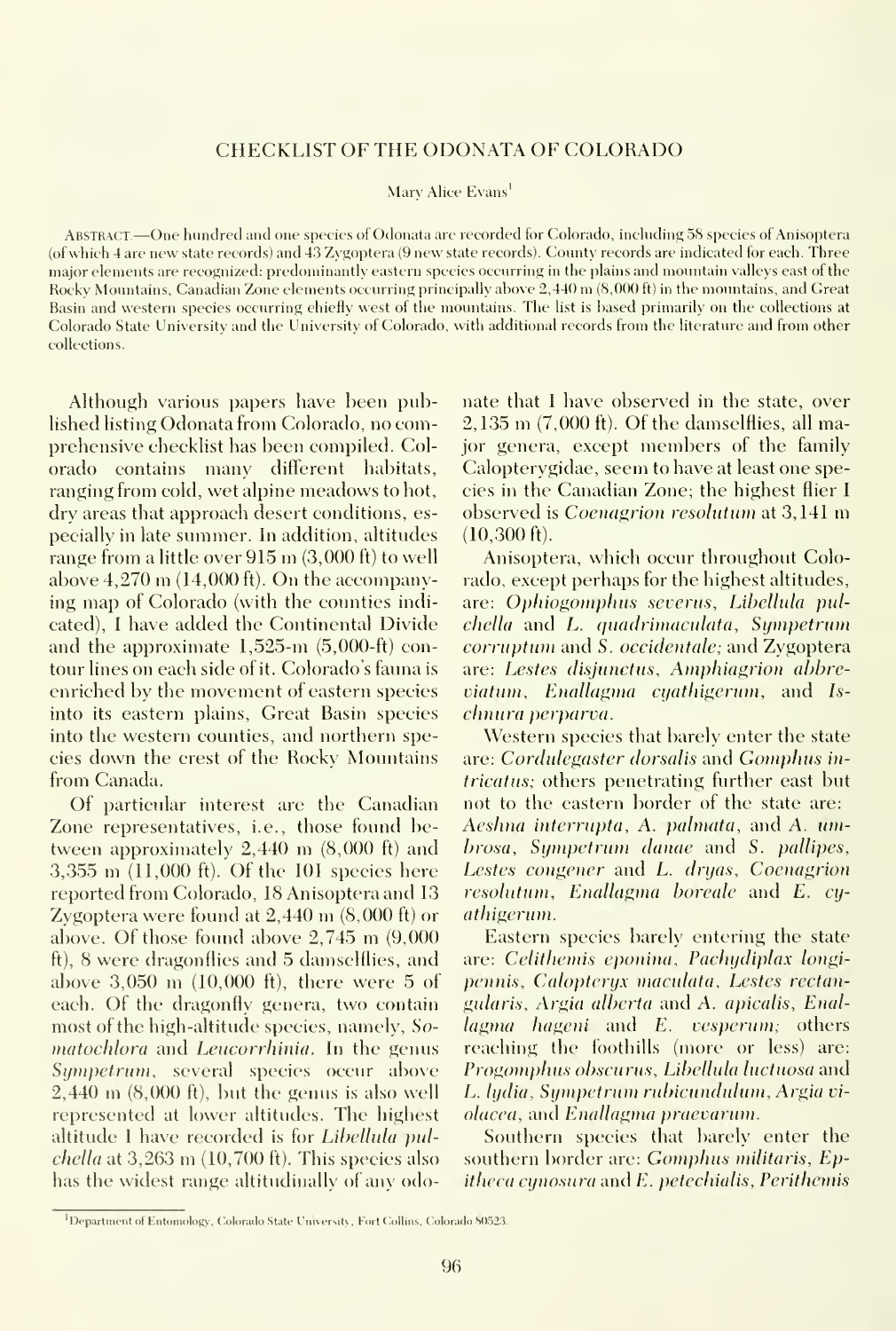

Fig. 1. Map of Colorado with the counties indicated. The approximate locations of the Continental Divide and the 1,525-ni (5,000-ft) contour lines on each side are superimposed.

tenera, Libellula nodisticta, Argia lugens, A. nahuana, and A. plana; others reaching farther into the state are: *Libellula saturata* and L. subornata, Tramea lacerata and T. onusta, and Pantala hymenea. Some of these can be found further north in areas of hot springs.

In the following list <sup>I</sup> have given the litera ture citations first and then the specimen records (by county when possible). These records are based primarily on specimens in collections of the Department of Entomology at Colorado State University in Fort Collins and of the University of Colorado Museum at Boulder. Most of this material was identified by the author. Additional records have been taken from the following institutions (cited by abbreviations).

Florida State Collection of Arthropods (FSCA), Gainesville, Florida.

Museum of Comparative Zoology (MCZ), Harvard University, Cambridge, Massachusetts.

Museum of Zoology (UMMZ), University of Michigan, Ann Arbor, Michigan.

United States National Museum (USNM), Smithsonian Institution, Washington, D.C.

University of Nebraska State Museum (UNSM), Lincoln, Nebraska.

Also, indicated by one asterisk (\*) are the thirteen new state records, and the few doubtful records, by two (\*\*).

#### **ANISOPTERA**

#### Cordulegastridae

\*Cordulegaster dorsalis Hagen. Moffat.

\*\*Cordulegaster erronea Hagen. Recorded as doubtful from Colorado by Montgomery (1968). Colorado is far to the west of the established range.

#### Gomphidae

Progomphus borealis McLachlan. (Byers 1939).

Progomphus obscurus (Rambur). El Paso (Hess 1940), Bent (G. H. Bick 1987, personal communication).

Ophiogomphus severus Hagen. Costilla (Hagen 1874), "Buffalo, Platte Canyon" (Tucker 1907), Jefferson (Williamson 1913), El Paso (Hess 1940). Boulder, Delta, Denver (UMMZ), Elbert, Fremont (USNM), Huerfano, Jackson, Jefferson (UMMZ), Larimer, Las Animas, Mesa, Moffat, Montezuma, Montrose, Park (USNM), Rio Blanco, Rio Grande (UMMZ), Routt, Weld, Yuma.

\*\*Gomphus cornutus Tough. Recorded from Colorado by Needham and Westfall (1955), but its occurrence there is doubted by Montgomery (1968).

Gomphus externus Hagen. (Montgomery 1968).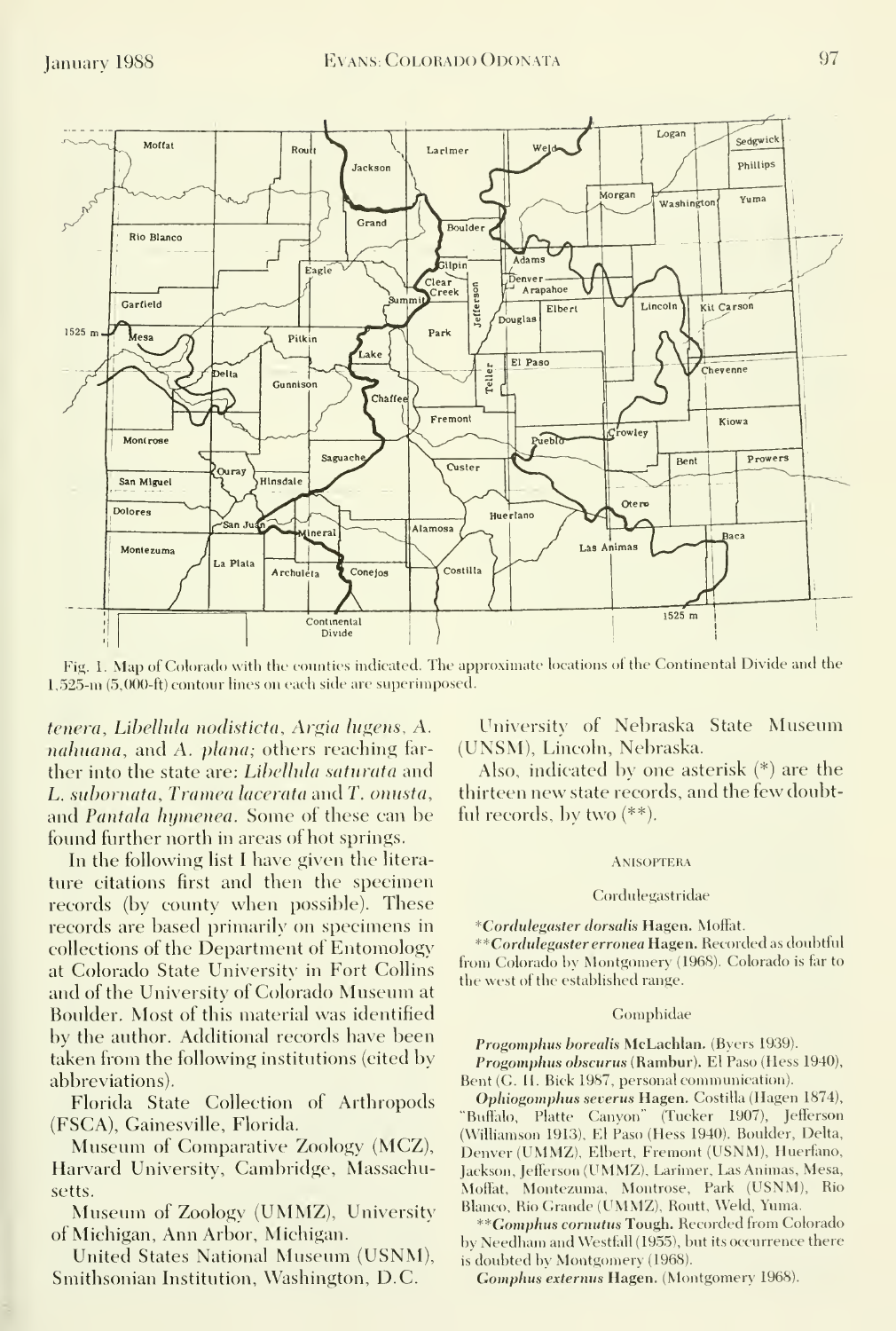Gomphus intricatus Hagen. Mesa (Kormondy 1960). Mesa.

Gomphus militaris Hagen. Bent (Bick and Hornuff 1974). Baca, Lincoln.

#### Aeshnidae

Anax Junius (Drury). El Paso and Pueblo (Hess 1940), Bent (G. H. Bick 1987, personal communication). Baca, Boulder (USNM), Larimer, Prowers, Rio Blanco, Weld.

Aeshna constricta Say. Archuleta (Hagen 1875). Grand.

Aeshna eremita Scudder. Boulder (Kormondy 1960). Boulder, Larimer.

Aeshna interrupta Walker. Gunnison (Bird and Rulon 1933), El Paso and Pueblo (Hess 1940), Routt (G. H. Bick 1987, personal communication). Archuleta, Boulder, Huerfano (UMMZ), Jackson (USNM), Larimer, Mesa.

Aeshna juncea Linnaeus. "Southeastern part," "Corfi" (Walker 1912), El Paso (Hess 1940). Boulder, Moffat.

Aeshna multicolor Hagen. Denver (Calvert 1905), El Paso (Tucker 1907), Weld (Walker 1912), Pueblo (Hess 1940). Arapahoe, Baca, Bent, Boulder, Fremont, Las Animas, Moffat, Prowers, Weld.

Aeshna palmata Hagen. Lake (Walker 1912), Gunnison (Bird and Rulon 1933), El Paso and Pueblo (Hess 1940), Moffat (G. H. Bick 1987, personal communication). Archuleta, Boulder, Chaffee, Grand, Jackson, Jefferson (UMMZ), Larimer, Las Animas, Mesa.

Aeshna umbrosa Walker. El Paso (Hess 1940). Archuleta, Boulder, Delta, Fremont, Garfield, Grand, Gunnison, La Plata, Larimer, Las Animas.

#### Corduliidae

Epitheca cynosura (Say). El Paso (Hess 1940). Baca, Bent.

Epitheca petechialis (Muttkowski). Lincoln (Bick and Hornuff 1974). Baca.

Somatochlora ensigera Martin. Jefferson (Williamson 1907), El Paso (Hess 1940).

Somatochlora hudsonica (Selys). Boulder, Teller, and "El Dora Lakes" (Walker 1925). Boulder.

\*Somatochlora minor Calvert. Larimer.

Somatochlora semicircularis (Selys). Lake (Hagen 1874), Boulder, "Sulphide Flats," and "Arcad River" (Walker 1925), Gunnison (Bird and Rulon 1933), Mesa (G. H. Bick 1987, personal communication). Boulder, Routt, Svunmit.

Cordulia shurtleffi Scudder. (Needham and Westfall 1955). Boulder.

#### Libellulidae

\*Perithemis tenera (Say). Baca.

Celithemis eponina (Drury). El Paso (Hess 1940). Yuma.

Libellula comanche Calvert. (Montgomery 1968).

Libellula forensis Hagen. Boulder (Cockerell 1927), El Paso and Pueblo (Hess 1940), Moffat (G. H. Bick 1987, personal communication). Archuleta, Boulder, Denver (UMMZ), Larimer, Mesa, Weld (USNM).

Lihellula luctuosa Burmeister. El Paso and Pueblo (Hess 1940), Prowers (Kormondy 1960), Morgan and Washington (G. H. Bick 1987, personal communication). Baca, Bent, Boulder, Jefferson (UMMZ), Kiowa, Larimer, Las Animas, Prowers, Sedgwick, Weld, Yuma.

Lihellula lydia Drury. Denver (Williamson 1906),

Boulder (Cockerell 1927), El Paso (Hess 1940). Arapahoe, Archuleta, Bent, Boulder, Denver (UMMZ), Larimer, Lincoln, Weld, Yuma.

Libellula nodisticta Hagen. (Hagen 1874). Saguache.

Libellula pulchella Drury. Jefferson (Williamson 1913), Park (Cockerell 1927), El Paso and Pueblo (Hess 1940), Rio Blanco (G. H. Bick 1987, personal communication). Arapahoe, Archuleta, Baca, Bent, Boulder, Cheyenne, Denver (UMMZ), Grand, Kiowa, Larimer, Las Animas, Mesa, Moflat, Montezuma, Morgan, Saguache, Weld, Yuma.

Libellula quadrimaculata Linnaeus. El Paso (Hess 1940), Mesa and Rio Blanco (G. H. Bick 1987, personal communication). Archuleta, Boulder, Delta, Dolores, Fremont (USNM), La Plata, Larimer, Mesa, Montezuma, Park, Rio Blanco, Routt, Saguache, Weld, Yuma.

Libellula saturata (Uhler). Larimer (Calvert 1905), Pueblo (Cockerell 1927), El Paso (Hess 1940), Mesa (G. H. Bick 1987, personal communication). Baca, Bent, Las Animas.

Libellula subornata (Hagen). Denver and Larimer (Calvert 1905), Archuleta (Williamson 1906), El Paso and Pueblo (Hess 1940). Archuleta (UMMZ), Bent, Denver (UMMZ), Weld, Yuma.

Leucorrhinia borealis Hagen. Mesa (Bick and Hornuff 1974). Larimer.

\*Leucorrhinia hudsonica (Selys). Boulder, Eagle, Grand, Larimer, Mesa.

Leucorrhinia intacta Hagen. El Paso (Hess 1940), Moffat (G. H. Bick 1987, personal communication). Archuleta, Boulder, Denver (UMMZ), Dolores, La Plata, Larimer, Morgan, Yuma.

Leucorrhinia proxima Calvert. Boulder (Calvert 1923), Moffat (G. H. Bick 1987, personal communication). Boulder, La Plata, Larimer.

Sympetrum atripes (Hagen). (Needham and Westfall 1955). Larimer.

Sympetrum corruplum (Hagen). El Paso and Denver (Tucker 1907), Jefferson (Williamson 1913), Arapahoe (Cockerell 1927), Pueblo (Hess 1940), Larimer and Prowers (Tai 1967), Garfield, Morgan, Rio Blanco, and Weld (G. H. Bick 1987, personal commimication). Alamosa, Arapahoe, Archuleta, Baca, Bent, Boulder, Cheyenne, Crowley, Denver (UMMZ), Huerfano, La' Plata (UMMZ), Larimer, Las Animas, Mesa, Moffit, Park (UMMZ), Prowers, Weld, Yuma.

Sympetrum costiferum (Hagen). Larimer (Tai 1967). Arapahoe, Larimer (USNM).

Sympetrum danae (Sulzer). Boulder (Cockerell 1927), El Paso (Hess 1940), Larimer (Tai 1967). Alamosa, Boulder, Chaffee (USNM. UMMZ), Denver (UMMZ), Grand, Gunnison (USNM), La Plata, Larimer, Park (UMMZ), Rio Blanco, Rio Grande (UMMZ), Routt, Saguache, San Juan (UMMZ).

Sympetrum internum Montgomery. Boulder, Costilla, Grand, Jefferson, Lake, Larimer, Rio Grande, and "Catal" Spring" (Tai 1967). Alamosa, Arapahoe, Archuleta, Boulder, Chaffee (UMMZ), Eagle, Grand, Gunnison, Jackson, Jefferson (UMMZ), La Plata, Larimer, Moffat, Montezuma, Morgan, Ouray, Rio Blanco, Rio Grande (UMMZ), Routt, Saguache, Weld.

Sympetrum madidum Hagen. (Muttkowski 1910). Gunnison (FSCA).

Sympetrum ohtrusum (Hagen). Larimer and Weld (Tai1967), Moffat and Washington (G. H. Bick 1987, personal communication). Archuleta, Boulder, Gunnison,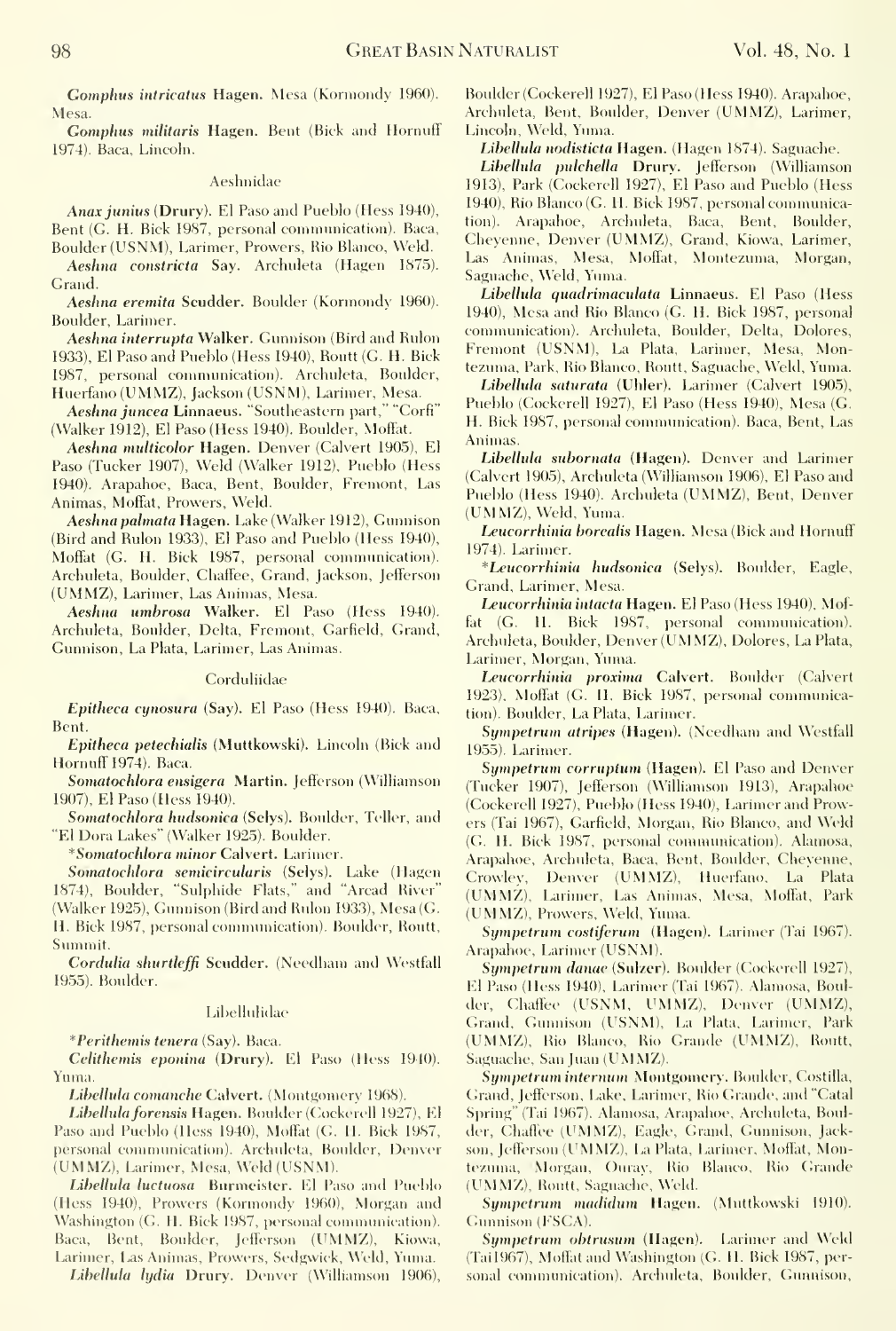Huerfano, Jefferson, Larimer, Mesa, Montrose, Sedgwick, Weld, Yuma.

Sympetrum occidentale Bartenev. Arapahoe, Denver, Huerfano, Jefferson, Mesa, Prowers, and Rio Grande (Walker 1951): Boulder, Larimer, Montezuma, and Weld (Tai 1967); Baca (G. H. Biek 1987, personal communication). Arapahoe, Bent, Boulder, Delta, Denver (MCZ, UMMZ), El Paso (MCZ), Fremont (USNM), Huerfano (UMMZ), Jefferson (UMMZ), Kiowa, La Plata, Larimer, Las Animas, Lincoln, Mesa, Montezuma, Montrose, Prowers (USNM), Pueblo, Weld, Yuma.

Sympetrum pallipes (Hagen). El Paso and Pueblo (Hess 1940), Jefferson, Larimer, and Platte Canyon (Tai 1967), Mesa(G. H. Bick 1987, personal communication). Archuleta, Boulder, Denver (UMMZ), Fremont (USNM), Huerfano, Jefferson (UMMZ), La Plata, Larimer, Las Animas, Weld.

Sympetrum rubicundulum (Say). El Paso (Hess 1940). Alamosa (USNM), Arapahoe, Boulder, Huerfano, Larimer, Weld, Yuma.

\*\*Sijmpetrum semicinctum (Sav). El Paso (Tucker 1907), Jefferson (Williamson 1913), Pueblo (Hess 1940). These records are almost certainly in error. This is a northeastern species whose presence west of Minnesota has not been verified (Walker 1951, Tai 1967). Colorado records probably refer to Sympetrum occidentale fasciatum Walker (G. H. Bick 1987, personal communication).

Sympetrum vicinum (Hagen). Gunnison (Bird and Rulon 1933). Larimer.

Erythemis collocata (Hagen). Bent and Mesa (Bick and Hornuff 1974). Baca, Kiowa, Las Animas, Yuma.

**Erythemis simplicicollis (Say). El Paso and Pueblo** (Hess 1940). Baca, Larimer, Mesa, Yuma.

Pachydiplax longipennis (Burmeister). Pueblo (Hess 1940), Morgan (G. H. Bick 1987, personal communication). Baca, Prowers, Yuma.

Tramea lacerata Hagen. Pueblo (Hess 1940), Mesa, Morgan, and Washington (G. H. Bick 1987, personal commimication). Baca, Boulder.

Tramea onusta Hagen. Denver (Cockerell 1927), El Paso (Hess 1940), Prowers (Kormondy 1960). Baca, Bent, Crowley, Prowers.

Fantala flavescens (Fabricius). Morgan (Bick and Hornuff 1974). Bent, Larimer, Las Animas, Weld.

Pantala hymenea (Say). Bent (Bick and Hornuff 1974). Weld.

#### **ZYGOPTERA**

#### Calopterygidae

Calopteryx aequabilis Say. Boulder (Cockerell 1913), Larimer (Kennedy 1918b).

\*Calopteryx maculata (Beauvois). Yuma.

Hetaerina americana (Fabrieius). Jefferson (Williamson 1913), Pueblo (Cockerell 1927), Bent (G. H. Bick 1987, personal communication). Arapahoe, Baca, Boulder, Denver (UMMZ), Huerfano, Kit Carson, Larimer, Las Animas, Logan, Mesa, Moffat (USNM), Rio Blanco, Yuma.

#### Lestidae

\*Archilestes grandis (Rambur). Boulder, Fremont (USNM). Larimer, Mesa.

Lestes congener Hagen. (Hagen 1874). Alamosa, Ara pahoe, Archuleta, Boulder, Denver (UMMZ), Jackson, Larimer, Mesa, Rio Grande (UMMZ), Weld.

Lestes disjunctus Selys. Gunnison (Bird and Rulon 1933), Boulder (Walker 1952), Rio Blanco and Routt (G. H. Bick 1987, personal communication). Arapahoe, Archuleta, Baca, Boulder, Conejos, Eagle, Huerfano, Jackson, La Plata, Larimer, Las Animas, Mesa, Moffat, Montezuma, Park (USNM), Prowers, Teller, Weld, Yuma.

Lestes dryas Kirby. Gunnison (Bird and Rulon 1933), Mesa and Rio Blanco (G. H. Bick 1987, personal communication). Alamosa, Archuleta, Boulder, Gunnison, Jackson, La Plata, Lake, Larimer, Las Animas, Moffat, Montezuma, Montrose, Morgan, Routt, Saguache, Weld.

Lestes forcipatus Rambur. (Hagen 1874). Weld.

\*Lestes rectangularis Say. Baca, Lincoln, Yuma.

Lestes unguiculatus Hagen. Routt, Wash-ington and Weld (Bick and Hornuff 1974). Alamosa, Boulder, Routt, Sedgwick, Yuma.

#### Coenagrionidae

\*\*Argia agrioides Calvert. Tucker (1907) recorded this species from El Paso County, but Gloyd (1958) states that it is limited to Baja California.

Argia alberta Kennedy. El Paso (Kennedy 1918a), Bent (G. H. Bick 1987, personal communication). Bent (UMMZ), Prowers (UMMZ).

\*Argia apicalis (Say). Baca, Bent, Lincoln, Yuma.

\*Argia emma Kennedy. Boulder, Douglas, Huerfano (FSCA, UMMZ), Moffat (FSCA, UMMZ), Sedgwick, Yuma.

Argia lugens (Hagen). Baca (Bick 1978). Huerfano (UMMZ, USNM).

Argia moesta (Hagen). (Walker 1953). Baca, Bent, Las Animas, Lincoln, Mesa, Prowers, Routt (USNM).

Argia nahuana Calvert. Baca and Bent (Bick 1978). Prowers (UMMZ).

Argia plana Calvert. Baca (Bick and Hornuff 1974).

\* Argia sedula (Hagen). Boulder, Moffat, Weld.

Argia violacea (Hagen). Baca (Bick and Hornuff 1974). Huerfano (UMMZ), Weld.

Argia vivida Hagen. Archuleta (Calvert 1902), Jeffer son (Williamson 1913). Arapahoe, Archuleta, Baca, Bent, Boulder, Delta, Dolores, La Plata, Larimer, Las Animas, Lincoln, Mesa, Moffat, Montezuma, Montrose, Routt, Weld, Yuma.

Amphiagrion abbreviatum (Selys). El Paso (Tucker 1907); Jefferson (Williamson 1913 as A. saucium); Bent, Mesa, and Rio Blanco (G. H. Bick 1987, personal communication). Alamosa, Arapahoe, Archuleta, Boulder, Costilla, Delta, Denver, Dolores, Douglas, Fremont (USNM), Garfield, Grand, Gunnison, Huerfano, Kiowa, La Plata, Larimer, Las Animas, Lincoln, Mesa, Moffat, Montezuma, Montrose, Pueblo, Rio Blanco, Routt, Saguache, Weld, Yuma.

\*\*Amphiagrion saucium (Burmeister). El Paso (Tucker 1907), Jefferson (Williamson 1913). The range of this species is distinctly eastern, extending no further west than Minnesota and Wisconsin, whereas A. abbreviatum is distinctly western (Walker 1953); disregarding the possibility of an undescribed species for central U.S., it seems best for the present to refer all Colorado records of A. saucium to A. abbreviatum (G. H. Bick 1987, personal communication).

Coenagrion resolutum (Hagen). Gunnison (Bird and Rulon 1933), Garfield and Mesa (G. H. Bick 1987, personal communication). Boulder, Delta, Dolores, Jackson,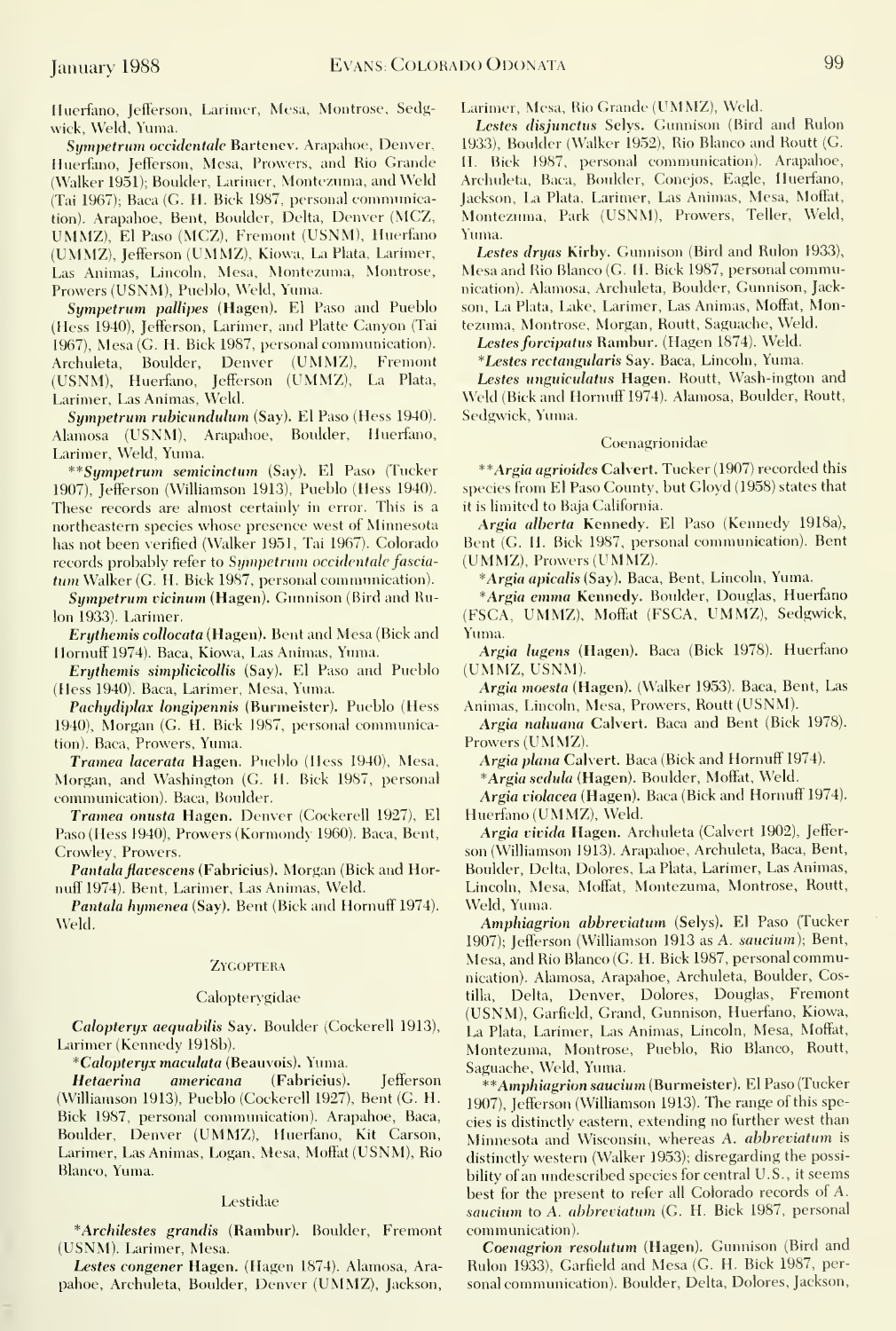La Plata, Larimer, Mesa(USNM), Montezuma, Routt.

Enallagma anna Williamson. (Garrison 1984), Costilla (Garrison 1985, personal communication). Boulder.

Enallagma antennattim (Say). Bent and Larimer (Bick and Hornnff 1974). Larimer (USNM).

Enallagma basidens Calvert. Larimer (Biek and Hornuff 1974). Boulder

Enallagma horeale Selvs. Jefierson (Williamson 1913), Gunnison (Bird and Rulon 1933), Garfield, Mesa and Rio Blanco (G. H. Biek 1987, personal communieation). Boulder, Gilpin, Grand, Jackson, Jefferson (UMMZ), Larimer, Moffat, Montezuma, Montrose, Routt, Teller, Weld.

Enallagma carunculatum Morse. Jefierson (Williamson 1913), Gunnison, Larimer, Mesa, Mofiat, and Weld (Garrison 1984), Garfield (G. H. Bick 1987, personal connnimication). Alamosa, Archuleta, Baca, Boulder, Chaffee, Cheyenne, Costilla, Delta, Denver (UMMZ), Dolores, Eagle, Grand, Huerfano (UMMZ), Larimer, Montrose, Weld.

Enallagma civile (Hagen). El Paso (Calvert 1902), Jef ferson (Williamson 1913), Huerfano, Larimer, Logan, Mesa, Morgan, Prowers, and Weld (Garrison 1984), Washington (G. H. Bick 1987, personal communication). Alamosa, Arapahoe, Baca, Bent, Boulder, Cheyenne, Crowley, Delta, Huerfano, La Plata, Larimer, Las Ani mas, Morgan, Prowers, Puehlo, Sedgwick, Weld.

Enallagma clausum Morse. El Paso (Tucker 1907), Jefferson (Williamson 1913), Gunnison (Bird and Ridon 1933). Alamosa, Boulder, Costilla, Eagle, Larimer, Yuma.

Enallagma cyathigerum (Charpentier). Garfield, Moffat, Rio Blanco and Routt (Bick 1978), Lake (Garrison 1984). Alamosa, Archuleta, Boulder, Chaffee, Conejos, Costilla, Crowley, Delta, Eagle, Gilpin, Grand, Gunnison, Huerfano, Jackson, La Plata, Lake (USNM), Larimer, Mineral, Moffat, Montezuma, Montrose, Park, Pueblo, Routt, Saguache, Weld.

Enallagma hageni (Walsh). Washington (Bick and Hornuff 1974).

Enallagma praevarum (Hagen). El Paso (Tucker 1907), Weld (Kumar et al. 1976), Baca and Larimer (Bick 1978). Baca, Boulder, Huerfano (UMMZ), Larimer, Las Ani mas, Prowers (UMMZ).

\*Enallagma vesperum Calvert. Yuma.

Ischnura barberi Currie. (Muttkowski 1910).

Ischnura cervula Selys. Moffat, Rio Blanco, and Routt (Bick and Hornuff 1974). Arapahoe, Archuleta, Baca, Boulder, Conejos, Dolores, Eagle, Larimer, Mesa, Puehlo, Weld.

Ischnura damula Calvert. Denver (Calvert 1902), Jef ferson (Williamson 1913), Mesa and Washington (G. H. Bick 1987, personal communication). Alamosa, Arapahoe, Baea, Bent, Boulder, Costilla, Crowley, Huerfano, La Plata, Larimer, Las Animas, Morgan, Prowers, Saguache, Weld, Yuma.

Ischnura demorsa (Hagen). Denver (Calvert 1903). Larimer (USNM), Prowers (UMMZ).

Ischnura perparva Selys. El Paso (Tucker 1907), Bent, Moffat, and Rio Blanco (G. H. Bick 1987, personal coni munication). Ala-mosa, Archuleta, Boulder, Delta, Dolores, Eagle, El Paso (UMMZ), Garfield, Huerfano, La Plata, Larimer, Las Animas, Lincoln, Mesa. Moffat, Montezuma, Montrose, Morgan, Pueblo, Routt, Saguache, Weld, Yuma.

Ischnura verticalis (Say). Morgan and Washington

(Bick and Hornnff 1974). Lari-mer, Yuma.

\*Hesperagrion heterodoxum (Selys). Boulder, Larimer.

\*Anomalagrion hastatum (Sav). La Plata.

#### **ACKNOWLEDGMENTS**

I thank Howard E. Evans for his interest and help over the many years of collecting and identifying Odonata for this study, and his graduate students. Also, <sup>I</sup> thank Boris Kondratieff for the dragonflies and daniselflies he and his students enthusiastically added to the collections here at Colorado State University, and Paul Opler, who has also contributed to the Odonata collections.

<sup>I</sup> acknowledge the help of Oliver S. Flint, Jr., and his assistant, Nancy E. Adams, from the Smithsonian Institution for sending me Colorado records from that collection, and Mark F. O Brien, from the Museum of Zoology at the University of Michigan, for a similar kindness. Most of all, <sup>I</sup> thank George H. Bick, not just for the many hours spent in a litera ture search, and for his additional unpublished records, but especially for his continuencouragement and interest in completing this Colorado list.

#### Literature Cited

- BICK, G. H. 1978. New state records of United States Odonata. Notul. Odonatol. 1(2); 17-19.
- BICK. G H . AND L. E. HORNUFF. 1974. New records of Odonata from Montana and Colorado. Proc. Entomol. Soc. Washington 76: 90-93.
- BIRD, R D , AND G O RULON 1933. Dragonflies from high altitudes in Colorado (Odonata). Entomol. News 44: 44-45.
- BYERS. C. F. 1939. A study of the dragonflies of the genus Progomphus (Gomphoides) with a description of a new species. Proc. Florida Acad. Sci. 4: 19-85.
- Caiakht. P P 1901-1908. Biologia Centrali-Americana: Neuroptera, Odonata 50: 17-420. Porter and Dulau, London.
- 1923. Leucorrhinia proxima at a high altitude in Colorado. Entomol. News 34: 88.
- COCKERELL. T  $D \Lambda$  1913. The dragon-fly Agrion (Calopteryx) in Colorado. Psyche 20: 173-175.
- ., 1927. Zoology of Colorado. University of Colorado, Boulder. 262 pp.
- (Jakhison. <sup>R</sup> W 1984. Revision of the genus Enallagma of the United States west of the Rocky Mountains and identification of certain larvae by discriminant analysis (Odonata: Coenagrionidae). Univ. CaliforniaPnhl. Entomol. 105: 1-129.
- GLOYD. L. K 1958. The dragonfly fauna of the Big Bend Region of Trans-Pecos Texas. Occ. Pap. Mus. Zool. Univ. Michigan 593: 1-23.